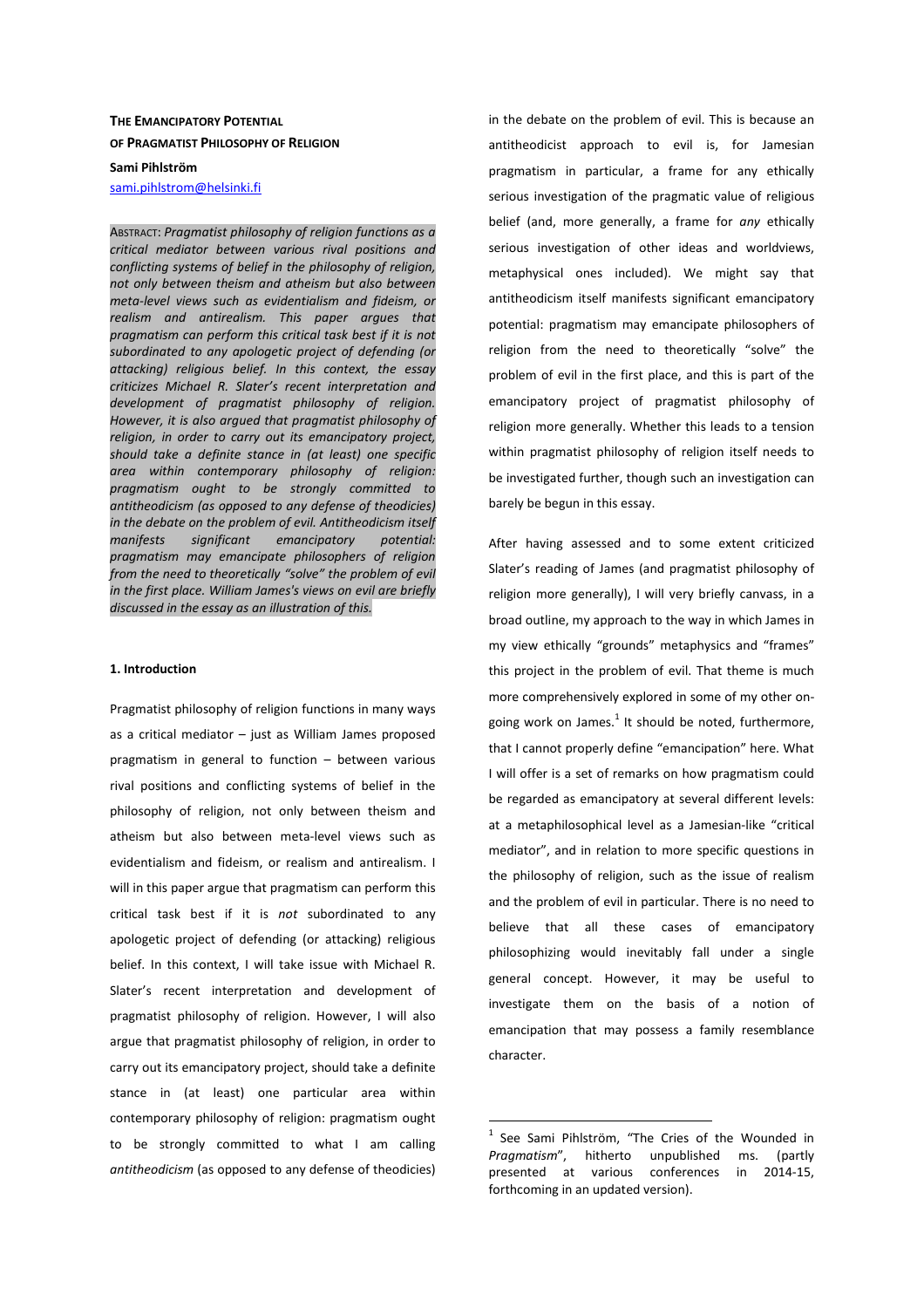Finally, my paper remains somewhat programmatic in the sense that I am primarily here interested in criticizing certain anti-emancipatory tendencies (shared by pragmatists like Slater) in contemporary philosophy of religion that pragmatism ought to set out to correct. Much further work would be needed to actually carry out the kind of philosophical emancipation whose possibility and pragmatist promise I will here try to defend.

#### **2. James's anti-apologetic attitude: taking issue with Slater**

I want to approach my topic by first critically commenting on Michael Slater's recent views. Slater's new book, *Pragmatism and the Philosophy of Religion*   $(2014)<sup>2</sup>$  is highly welcome, as it is one of the few substantial studies on pragmatist philosophy of religion that integrate historical scholarship on the classical (as well as more recent) pragmatists with a systematic argument in favor of a carefully articulated position in the philosophy of religion. However, I also find the book problematic in a variety of ways.

Slater's work is very well structured. He first focuses on key pragmatist figures and then moves on to take up systematic issues and arguments in the philosophy of religion, equipped with the pragmatist perspective reached earlier. In chapters 1 and 2, the focus is on William James – on *The Varieties of Religious Experience*, in particular (rather than, say, *Pragmatism*) – and in chapter 3 on Charles S. Peirce, particularly on his "neglected argument" for the reality of God. Slater seeks to show that these two classical pragmatists were sympathetic to supernaturalism and theism, in contrast to John Dewey, whose naturalism, secularism, and "accommodationism" are critically discussed in chapter 4, as a prelude to a thoroughgoing critique of two

 $\overline{a}$ 

contemporary Deweyan naturalistic pragmatists, Richard Rorty and Philip Kitcher (chapter 5). Having defended supernaturalism and criticized naturalism, Slater argues for two other broad positions toward the end of his inquiry: (weak) metaphysical realism, as well as the view that theism can be rationally and argumentatively supported (and, conversely, that standard evidentialist attempts to defeat it can be successfully met by the theist). His overall argument seeks to demonstrate that pragmatism need not be committed to either (ontological) naturalism or antirealism in the philosophy of religion but can and should join reformed epistemologists and other "Christian philosophers" in a campaign for supernaturalist theism, traditionally understood, offering rational support for theistic beliefs. Accordingly, he challenges the view that pragmatism simply, as many pragmatists have maintained, entails naturalism; on the contrary, "anti-naturalism" or supernaturalism remains in his view a "viable option" for pragmatists (pp. 2-3).

Slater's analysis of James's ideas is a learned contribution to the discussion of James's relevance in the philosophy of religion and religious studies (or "science of religions"). I believe Slater is right to emphasize that a certain kind of *open-mindedness* is one of the key virtues of James's account of religion: the question regarding the existence or non-existence of an "unseen order" is left open, and a scientific study of religion need not be committed to the denial of supernaturalism on the outset (p. 28). This openness is, we might say, what a general pragmatically fallibilist attitude requires us to maintain in all inquiries we undertake, and inquiries in the philosophy of religion are no exception. James, if he were alive today, "would almost certainly be critical of contemporary cognitive scientific explanations of religion" (p. 29) – primarily because those explanations tend to reduce scientifically acceptable accounts of religion into a very narrow set of all possible accounts that could be considered. Here it is easy to agree with Slater. The Jamesian spirit is also well maintained in the

<sup>2</sup> Michael R. Slater, *Pragmatism and the Philosophy of Religion* (Cambridge: Cambridge University Press, 2014). I will cite Slater's volume by providing the page numbers in the text. See also my review of Slater's book in *Transactions of the Charles S. Peirce Society* 50:2 (2014).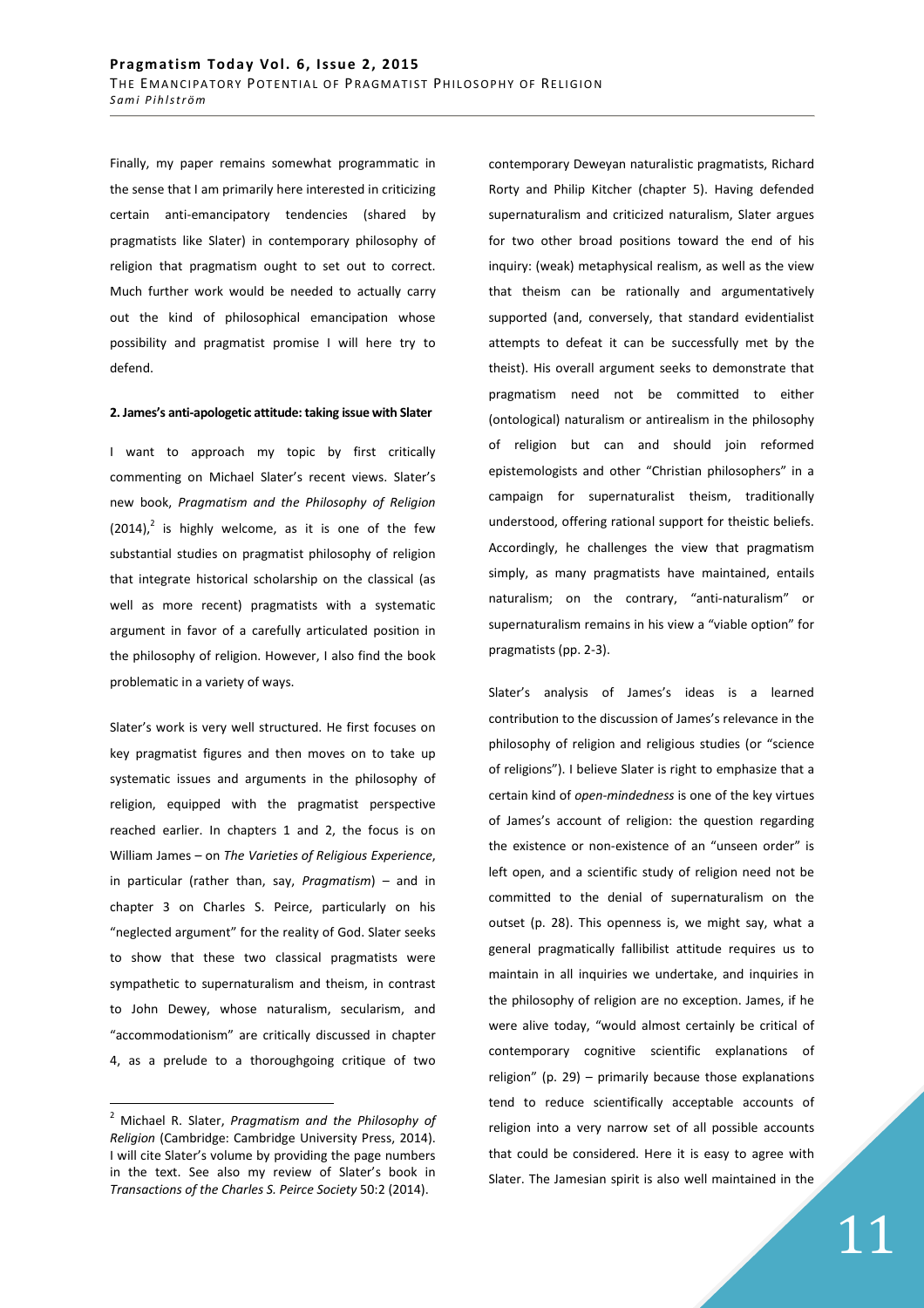later chapters where Slater defends "doxastic pluralism" about an irreducible plurality of religious and metaphysical beliefs (e.g., p. 181).

Where it is more difficult to agree with him is in the analogy he sees between James's views on the epistemology of mystical experience and contemporary Christian philosophers' (e.g., Alvin Plantinga's and William Alston's) views on this topic (pp. 44ff.). I think here Slater reads James too realistically; indeed, I have criticized his earlier writings on James in relation to these issues in more detail elsewhere. $3$  However, on the whole, the treatment of James is balanced and careful, based on a close reading of *The Varieties* in particular – though lacking a comparable close attention to what James is trying to do in *Pragmatism*. James's general antievidentialism is well captured by Slater when he maintains that "an adequate philosophical defense of religious faith does not require producing arguments or evidence that would convince any rational agent to believe" (p. 56). In this respect, James is, admittedly, close to those Christian philosophers who emphasize the need to contextualize the epistemic justification of religious beliefs into our doxastic practices. But in other ways the analogy may be misleading, because those same Christian philosophers, unlike James, are involved in an apologetic business. James is much more openminded, leaving the atheistic option open as well.

In any case, James's defense of the rational possibility of religious faith is itself contextualized *ethically*: the problem of evil is for him the starting point for any adequate philosophical consideration of the metaphysics of theism. What James rejects is the "vicious intellectualists'" (i.e., the Hegelian monistic idealists') "metaphysical monster", the absolute. I am not entirely convinced that Slater's account of James succeeds in bringing this antitheodicism into view. Fortunately, Slater

recognizes that James's "fallibilism, pluralism, and religious individualism do not mix easily with most forms of religious apologetics" (p. 75). It would, in my view, be helpful to cash out James's criticism of such apologetics more explicitly in terms of evidentialism and antievidentialism. (I will return to the issue of theodicism vs. antitheodicism shortly.)

After the treatment of James, Slater continues his argument for the compatibility of pragmatism and supernaturalist theism by examining Peirce's "neglected argument", again comparing it with contemporary Christian philosophers' arguments for the explanatory power of theism. Among these one finds Plantinga's account of theism as a properly basic belief, as well as the traditional Calvinist ideas about *sensus divinitatis*, revived, for instance, in Alston's theory of "perceiving God". My worry is that Slater here turns Peirce into something like a reformed epistemologist in Plantinga's and Alston's style. While the neglected argument surely does offer itself to re-readings of this kind, given the enormous complexity of Peirce's views, it also seems to me that the entire context in which one is required to produce complicated theoretical arguments for theism as an allegedly explanatory hypothesis is relatively foreign to Peirce, for whom belief in the reality of God could function just as a natural "attunement" of the human mind. The desperate need to *argue theoretically* for or against theistic beliefs seems to be a product of an intellectual culture different from Peirce's (though perhaps not entirely different from James's).

After having sympathetically discussed his two favorite pragmatists, Peirce and James, Slater turns to the more naturalistically (or at least anti-supernaturalistically) oriented later pragmatists, beginning from Dewey. Here the argument takes a problematic turn. In my view, it is false to say that Dewey's naturalist interpretation of religion was "reductively" naturalistic (p. 117). It is true that Dewey dismisses theistic arguments (p. 120), but Slater offers no good reasons

<sup>3</sup> Sami Pihlström, *Pragmatic Pluralism and the Problem of God* (New York: Fordham University Press, 2013), chapter 4.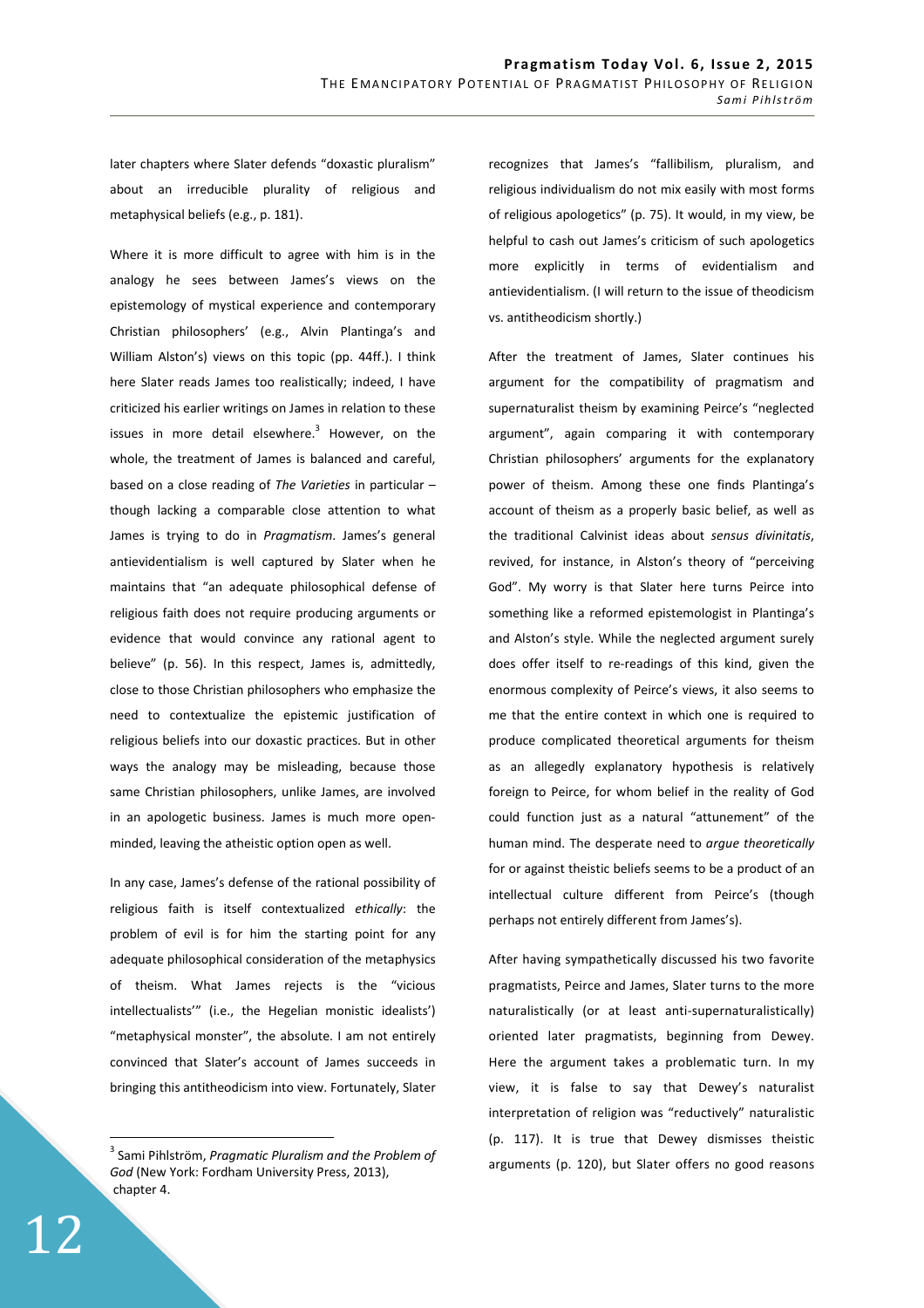why they shouldn't be missed in Dewey's way. He also begs the question against Dewey who seeks to revise theism in a thoroughgoing way when he says that no traditional theist thinks of God merely symbolically (p. 127). Of course no traditional theist does so, but the very point of Dewey's rearticulation of the notion of God – admittedly vague and controversial – is precisely to develop such a symbolic reading, possibly to some extent comparable to what has been later offered by "Wittgensteinian" philosophers of religion (who are, of course, at least equally controversial among traditional theists, as well as atheists). Similarly with the issues concerning the rationality of religious belief: while we "will find very little in the way of actual argument against the rationality of belief in God" in Dewey (p. 129), the question is why we need such arguments, rather than needing a reconsideration or even transformation of the entire "game" of arguing for and against the rationality of such beliefs.

For these reasons, my own approach to pragmatist philosophy of religion differs considerably from Slater's, because I have never regarded any apologetic projects (theistic or atheistic) as either necessary to pragmatism or philosophically very interesting. On the contrary, I think the pragmatist, especially the Deweyan pragmatist, may entirely legitimately start from the generally (or at least academically) perceived cultural situation that we may call, following Max Weber, the "disenchantment" (*Entzauberung*) of the world, which many intellectuals simply find part of enlightened common sense today – even if we in a sense live in a "post-secular" culture that no longer believes in a smooth secularization process. I suppose that only if you in some sense regard such a condition of disenchantment as your starting point can you find philosophy of religion *existentially urgent* in the way James (though perhaps not Dewey) does. That is, I do not believe, as Slater does, that it would somehow be philosophically illegitimate or irrational to start one's inquiry from such an assumption in contemporary discussions of religion – even if this position might itself be criticized or rejected in the end.

This is also a major disagreement between Slater and the contemporary pragmatists he discusses at some length, viz., Kitcher and Rorty. He maintains that philosophers tend to "*overestimate* the rational grounds for secularism" and to "*underestimate* the rational grounds for traditional forms of religious faith such as theism" (p. 151). This may or may not be true, but Slater himself fails to address the traditional arguments against theism in any detail, or to argue against those arguments, which, I suppose, he should do in order to tell us that those arguments need not be considered decisive. Yet, I do think, and here I agree with him, that a (pragmatist) investigation in the philosophy of religion *may* even quite fundamentally lead us to change our views on disenchantment, even to embrace a partial "reenchantment" of the ("post-secular") world. This might, however, happen in a way very different from Slater's proposed way, e.g., through a certain kind of moral argument, or possibly a Deweyan-like redescription. In the spirit of fallibilism, again, I would insist on the possibility of revising one's theistic or atheistic beliefs in the course of inquiry, and I would suggest that we keep this possibility *genuinely* open.

One problem in Slater's project is that he constantly charges the critics of (supernaturalist) religion, including Deweyan naturalists, for begging the question against those who believe that there is still rational support available for supernaturalistically interpreted theism. Well, it is hard to judge who is actually begging the question here. The critic might just point out that Slater himself offers no response to the general *Entzauberung* we have been facing since the Enlightenment, or to the specific arguments against, say, the traditional proofs of God's existence that philosophers like David Hume and Immanuel Kant provided. In particular, Kant's devastating criticism of all the traditional proofs ought to be taken very seriously by the contemporary pragmatist – but so should Kant's own "moral proof". 4

<sup>4</sup> I have tried to argue in *Pragmatic Pluralism and the Problem of God* (ibid.) that pragmatist philosophy of religion, especially James's ideas, should be interpreted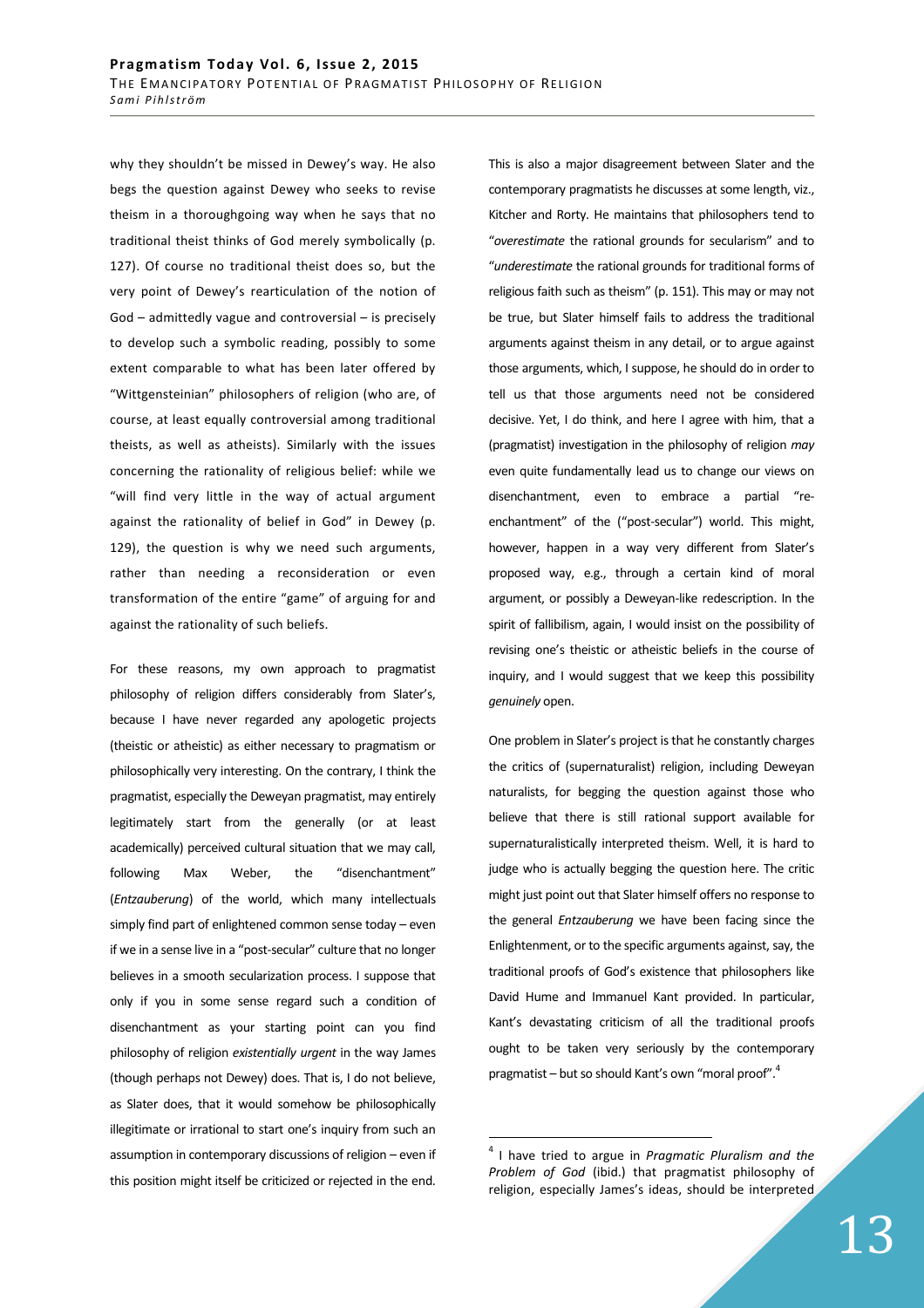Another major problem in Slater's book, already hinted at above, is that he fails to take *the problem of evil* seriously enough (except for, e.g., brief discussions in the context of James and Peirce: see pp. 71-72, 91). *If* one is as much concerned with the problem of offering rational support for theism as he is, one should consider in detail the ways in which the problem of evil has been seen as a "defeater" of theism. That is, Slater should consider the employment of the problem of evil in atheistic argumentation, and respond accordingly. Given that he doesn't find much support for that kind of argumentation against theistic beliefs in naturalistic pragmatism, he should at least pause to reflect why this is so. Perhaps it is so because for naturalistic pragmatists like Dewey, traditional theism is problematic to begin with, and there is no need to employ a heavy machinery of arguments from evil against it; and perhaps also because less naturalistic pragmatists, including James in particular, didn't find the problem of evil a problem that either needs to be theoretically solved or that could be put into work as a piece of atheistic argumentation in the first place. In my view, James never viewed the issue of evil in such an argumentative context at all. On the contrary, evil seems to function, for James, as a *frame* for the entire discussion on pragmatism and melioristic religion in *Pragmatism*. However, this is precisely the aspect of Jamesian philosophy of religion that Slater does not discuss, possibly because it doesn't really fit his reading of James as a philosopher engaging in a traditional project of defending supernaturalism. (Curiously, though not entirely neglected by Slater, neither "evil" nor "meliorism" are listed in his index.)

What Slater does offer us in the way of theodicies is the observation that according to Peirce one might maintain that "an overarching divine purpose […] requires the existence of evil as a condition for growth, including not only intellectual growth but also the ongoing development of the universe", anticipating (he says) both John Hick's "soul-

and further developed in this broadly Kantian spirit.

making theodicy" and Plantinga's "*felix culpa* theodicy" (p. 91). If Peirce's philosophy of religion anticipates such modern (or reinvigorates classical) theodicies, so much the worse for Peirce's philosophy of religion – and this is something I am confident James would have urged, too. James's philosophy of religion is resolutely antitheodicist in comparison to any of these theodicies, including Peirce's (and especially Slater's contemporary philosophical and theological heroes'). Again, no wonder Slater fails to substantially engage with James's (in contrast to Peirce's) engagements with evil. The way in which James responds to evil as an *ethical* challenge prior to any theistic or atheistic commitments would not fit the way in which Slater makes James play the apologetically shaped game of arguments pro and contra religious belief.

Now, a treatment of pragmatist philosophy of religion remains, in my view, seriously incomplete and inadequate without a substantial discussion of evil. This is not because the existence of evil would be a premise in an argument against theism, or in favor of atheism, that would then have to be refuted by the pragmatist (such as, possibly, James) seeking to defend the rational acceptability of religious belief. On the contrary, for James, the problem of evil defines the entire context within which it is so much as possible to engage in rational argumentation about these matters. It sets the project on an ethically serious path. It is only by responding to the problem of evil that philosophy of religion – or its emancipatory project as articulated by pragmatism – can so much as get started. The problem of evil is not an additional problem to be solved after the other major problems, e.g., God's existence or the rationality of theism, have been settled. It is a problem opening a perspective on these other problems – and, more comprehensively, on all problems of human significance. I would even go as far as to argue that the problem of evil is necessary for an ethically adequate development of the pragmatic method.<sup>5</sup>

 $\overline{a}$ 

<u>.</u>

 $5$  Cf. my unpublished paper, "The Cries of the Wounded in *Pragmatism*", for further reflection on this.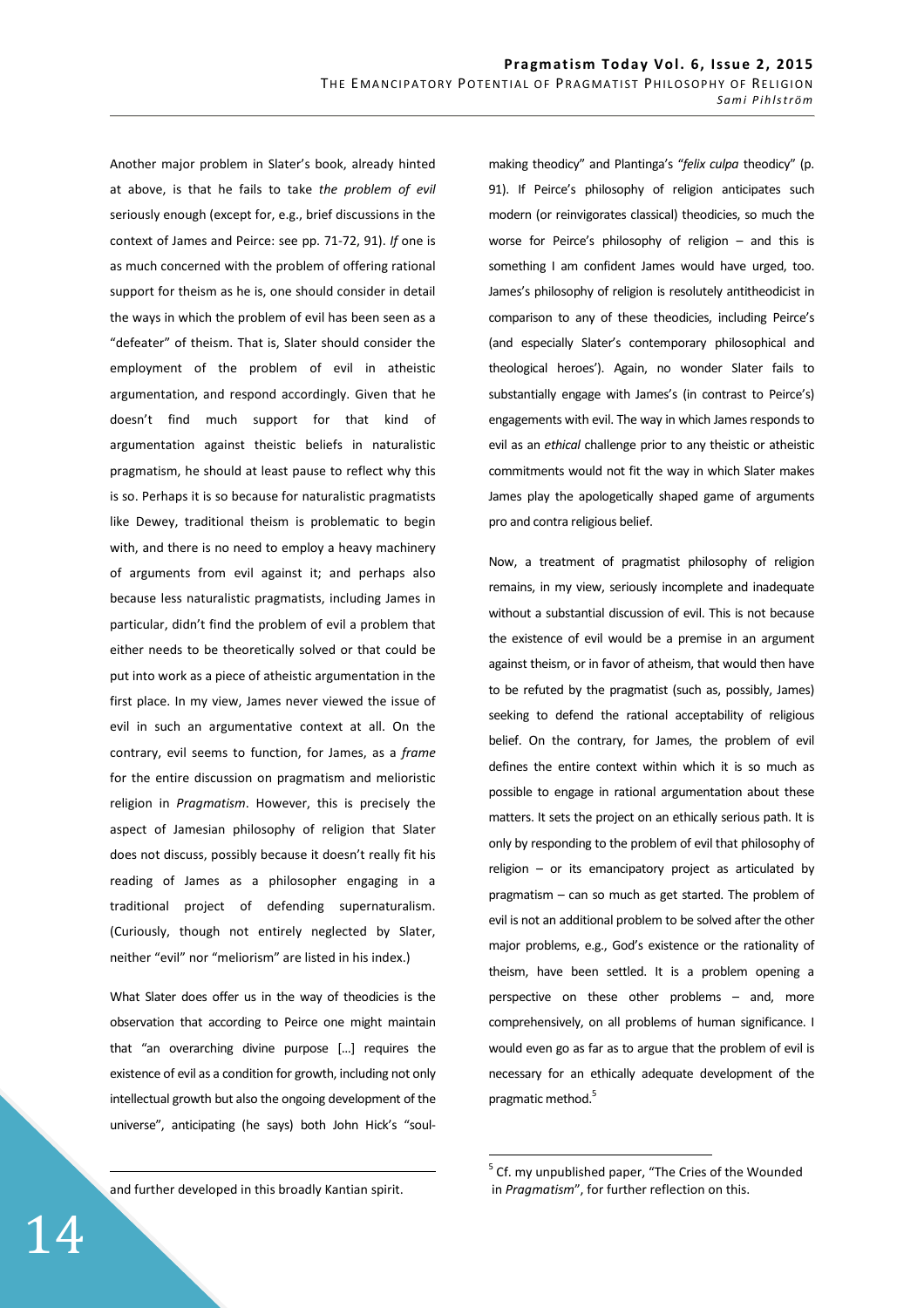Of course, to say that the problem of evil ought to be taken much more seriously than it often is taken by pragmatist philosophers of religion (including Slater) is not to say that the naturalistic pragmatists Slater criticizes would have succeeded in this. It seems to me that James rather uniquely stands out among the pragmatists as a philosopher who genuinely sought to develop an adequate ethical response to evil. Most of the others, given their scientific progressivism (especially in Dewey's case) or postmodern relativism (in Rorty's case), have basically brushed the problem of evil under the carpet. They didn't, or don't, take it seriously – or at least not as seriously as James did. Only for James is the problem of evil a frame of or a perspective on the project of pragmatist philosophy of religion in general, a contextualizing factor making possible the kind of ethically concerned approach – eventually leading up to the entanglement of ethical, metaphysical, and religious/theological issues and beliefs – that James tried to develop. The ethics-metaphysics entanglement that (I would argue) is part and parcel of Jamesian pragmatism could not even be made full sense of independently of the problem of evil. The metaphysical issues concerning, say, God's reality or monism vs. pluralism won't even get off the ground unless we first take the problem of evil seriously. Our responses to this problem to a large extent determine our responses to those metaphysical questions. (I will briefly return to these matters toward the end of the essay.)

### **3. Pragmatic realism**

This kind of pragmatist philosophy of religion according to which, e.g., the metaphysical views on theism vs. atheism are dependent on our ways of dealing with evil will undoubtedly be very difficult, or impossible, to appreciate by someone like Slater who defends a realist and basically evidentialist account of pragmatism. It seems to me clear that Slater just begins from a realistic picture (e.g., p. 108) that is too simple to accommodate Peirce's, James's, and Dewey's (or the later pragmatists') very complex views.

Specifically, for Slater, realism does not seem to be a *transcendental* problem at all. While the pragmatists have generally avoided this Kantian terminology, it seems to me that their approach to realism and its alternatives can be redescribed in such a vocabulary, precisely because it is not a matter of just maintaining a commonsensical realistic view about what there is but a matter of inquiring into how far the human mind, or human practices, (co-)constitute reality as we know it. Thus, I have previously argued that pragmatism, or Jamesian pragmatism at least, seeks to move beyond standard realisms and antirealisms, as well as standard evidentialisms and antievidentialisms (e.g., fideism), in the philosophy of religion. I think we still ought to emphasize why in fact it seeks to do so. This is, I believe, because those standard mainstream views are not only problematically monistic, hence silencing legitimate "voices" that, ethically, need to be heard, but also incapable of responding to evil.

Thus, I am also afraid that Slater simply does not appreciate what I mean by "pragmatic theological realism" in my (re)interpretation of Dewey as such a realist that he cites (p. 126, n19). Of course Dewey rejected traditional supernaturalist beliefs. But he could still have been a "pragmatic realist" in a reinterpreted sense even when it comes to reconceptualizing the very idea of God. Slater's footnote about Kant (p. 154, n2), in which he rather straightforwardly takes Kant to be an antirealist in metaphysics, is revealing here. Slater's almost total failure to address the transcendental (Kantian) dimension of the realism issue leads him to too easily contrast realism and antirealism within pragmatism. By starting from a shallow (and not fully textually supported) antirealist reading of Kant, he closes all interesting discussions of realism and transcendental philosophy in pragmatism, and in philosophy of religion – or, better, doesn't let them be opened at all in the way in which a truly emancipatory pragmatism should let them arise. $^6$ 

<sup>6</sup> Admittedly, Slater has defended his "weak metaphysical realism" in earlier publications, and there is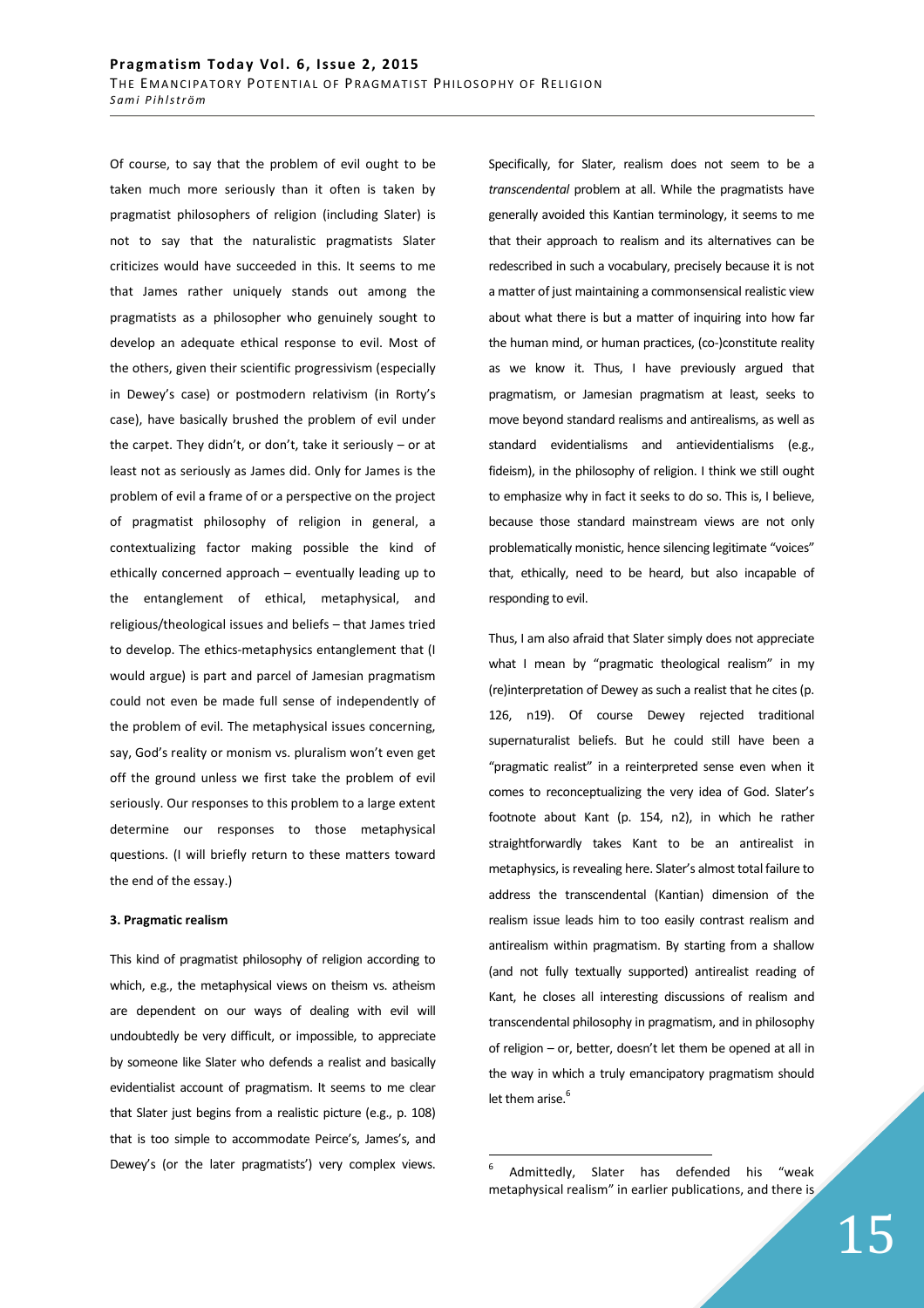Slater even sympathizes with some versions of the "finetuning" (design) argument for theism (pp. 189ff.). Here, if not earlier, the more naturalistically inclined pragmatist will drop out of the discussion. On the other hand. I think Slater does make an important point – a point that is worth emphasizing precisely in the context of mainstream Anglo-American philosophy of religion today, a context to which he in a way seeks to accommodate the pragmatists – when he *denies* that theistic arguments should be understood as "serving a primarily *apologetic* function, namely that of convincing non-theists to believe in God through sheer force of reason" (p. 193). They definitely should not be understood as serving such a function, and they might still play some role in a religious person's way of thinking of God.

I also agree with Slater that the (Jamesian) pragmatist ought to maintain, against stronger naturalists like Kitcher, that the assumption that naturalism is the only credible ontological view is "objectionable on ethical grounds, on account of its intolerance of other reasonable overbeliefs" (p. 174). But equally objectionable on ethical grounds is, we may argue, the theodicist attempt to theoretically account for the reality of evil. Jamesian pragmatism in the philosophy of religion, and Jamesian pragmatism more generally, starts from the rejection of such attempts. This is one (but only one) reason why a proper Jamesian pragmatism is not

no need to repeat all those arguments here. Nor is there, however, any need for me to repeat here the defense of a very different picture of realism-cum-idealism in pragmatism that I have elsewhere offered, thereby also explicitly criticizing Slater. Another problem in Slater's attempt to reconcile pragmatism with theistic arguments based on metaphysical realism is the easiness at which he helps himself to the vocabulary and methodology of "possible worlds" in his treatment of Plantinga's modal version of the ontological argument (p. 184). Here the pragmatist should pause to reflect on what pragmatic difference it makes to postulate possible worlds in the first place. I am afraid that this way of employing the metaphysics of possible worlds is far from Peirce's doctrine of "real possibility", based on his "extreme scholastic realism".

apologetic *at all*. On the contrary, the key point of pragmatist philosophy of religion is to emancipate us, and philosophy of religion in general, from both apologetics and theodicism, two intellectual and ethical vices that often go together in mainstream philosophy of religion.

In a recent paper, my senior Finnish colleague Simo Knuuttila criticizes pragmatist philosophy of religion, insofar as it remains "antirealist", of a kind of "double life" – also interestingly comparable, he suggests, to religious writers', such as Martin Luther's, views on how a Christian lives the double life of a worldly person on the one hand and a converted Christian on the other hand (i.e., "my own" life in space and time vs. the timelessness of "Christ in me").<sup>7</sup> "Pragmatic religious non-rationalism", he says, entails acting on assumptions "one believes to be false". Hence, there is a sense in which it entails a kind of self-deception. I would argue, however, that a truly pragmatist philosophy of religion may also emancipate us from this demand to set all our beliefs on a *single* scale of truth vs. falsity. It makes, if you will, a *legitimate* double life possible for us – or at least this could be regarded as a key aim in the pragmatist's struggle with issues of reason and faith. However, we might say that one problem in Slater's approach to pragmatist philosophy of religion is that, given its commitment to realism, it makes it impossible for us to react to the "double life" charge in this manner. Slater's position makes pragmatist philosophy of religion less emancipatory than it could be. Admittedly, the notion of emancipation at work here is more specific than the general metaphilosophical one associated with the idea of pragmatism as a critical mediator between rival views, but the two are related. Precisely by allowing a kind of "double life" – one's taking seriously both religious and scientific orientations in one's life, for instance – pragmatism emancipates our *weltanschaulich* lives more generally.

 $\overline{a}$ 

<u>.</u>

<sup>&</sup>lt;sup>7</sup> Simo Knuuttila, "Transformation of Religion", ms. (2014), forthcoming.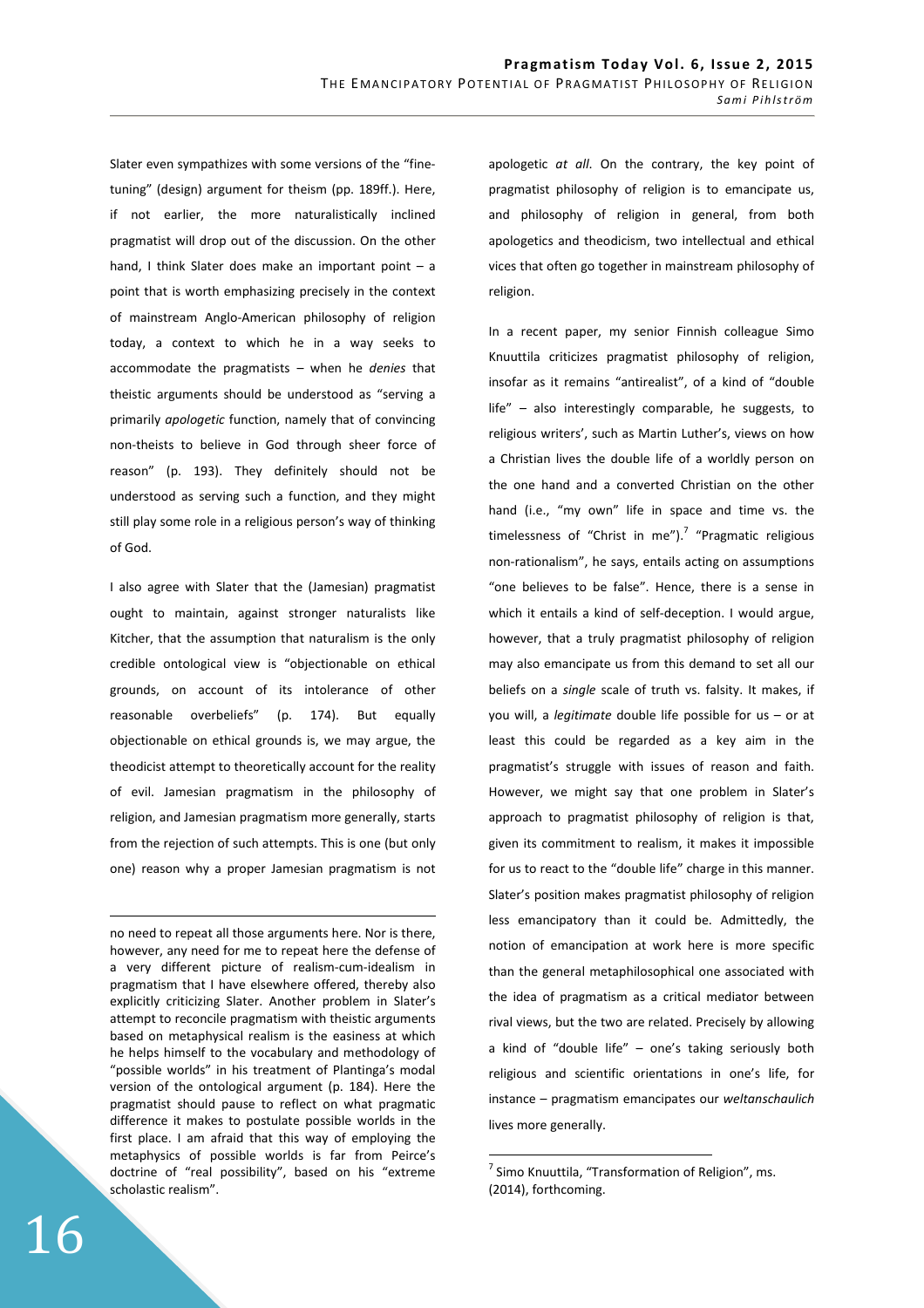## **4. James's ethical metaphysics: the problem of evil as a "frame"**

So how exactly *does* James develop an antitheodicist and (hence) antiapologetic philosophy of religion, joined with (what I see as) his ethical grounding of metaphysics? I will only very briefly try to explain how I see this matter.

James's *Pragmatism: A New Name for Some Old Ways of*  Thinking (1907)<sup>8</sup> is rather minimalistic when it comes to explicit discussions of ethics or moral theories. The book is most famous – and in fact rather notorious – for its defense of what has become known, and has often been ridiculed, as the "pragmatist theory of truth", according to which truth is more or less coextensive, or even conceptually reducible to, usefulness or satisfactoriness. However, far from subscribing to such an extremely implausible theory of truth (which I will not discuss here in any detail), *Pragmatism* is also one of those writings by James that upon a closer reading do turn out to contain substantial ethical insights and reflections, though not explicitly formulated moral theories or principles. Those insights and reflections are developed in conjunction with James's treatment of religion and metaphysics. Therefore, in order to understand the ethical picture James defends in *Pragmatism* (and, by extension, elsewhere in his *oeuvre*), one also needs to pay attention to the religious and metaphysical aspects of his work.

James's "pragmatic method", as articulated in *Pragmatism*, is reinterpretable as a philosophical method seeking to ground metaphysical inquiry in ethical reflection and evaluation. James introduces the pragmatic method – originally formulated by Peirce in the 1870s $^{9}$  – in Lecture II by suggesting that when seeking to determine the meaning of our "ideas" (e.g., concepts, conceptions, beliefs, theories, and worldviews), we should look into the possible (conceivable) practical effects they and/or their objects might have in human experience and habits of action. (Note, however, that James is, again notoriously, relatively unclear here, because he is not as careful as Peirce to distinguish the practical effects of ideas from the practical effects of the objects of those ideas.) In Lectures III and IV, he illustrates this method by applying it to some metaphysical problems and beliefs, including theism vs. materialism (atheism), the concept of substance, freedom, as well as monism vs. pluralism. On my reading (which I won't be able to substantiate here), in all these cases, the pragmatic method is a method of assessing the rival views ("ideas") from an ethical perspective.

But what does it mean, for James, to evaluate our ideas, concepts, or beliefs from an ethical perspective? The pragmatic method will remain hopelessly vague if it simply encourages us to look for the practical meaning of metaphysical (and religious/theological) views in their ethical impact, unless we have some idea about how to go on investigating that impact. $10$  Here, I believe, we should take the further step of interpreting the pragmatic method as a method of taking seriously the "cries of the wounded" (a phrase that does not occur in *Pragmatism*) <sup>11</sup> in relation to the various metaphysical beliefs or theories that could be proposed regarding these matters at issue. It is a method that looks into the possible futures of the world in which we live, focusing on what the different metaphysical views "promise" and on whether they can function as philosophies of hope, especially from the point of view of the "wounded", the

 8 All references will be to the critical edition of *Pragmatism* included in *The Works of William James*, eds. Frederick H. Burkhardt, Fredson Bowers, and Ignas K. Skrupskelis (Cambridge, MA and London: Harvard University Press, 1975-88 [1975]).

<sup>&</sup>lt;sup>9</sup> See, in particular, Charles S. Peirce, "How to Make Our Ideas Clear" (1878), in *The Essential Peirce* (2 vols), vol. 1, ed. Nathan Houser (Bloomington: Indiana University Press, 1992).

 $10$  I think my own previous work on this  $-$  cf., e.g., Sami Pihlström, *Pragmatist Metaphysics: An Essay on the Ethical Grounds of Ontology* (London: Continuum, 2009) – doesn't go deep enough in this respect.

 $11$  This phrase comes from William James, "The Moral Philosopher and the Moral Life" (1891), in *The Will to Believe and Other Essays in Popular Philosophy* (1897), also in *The Works of William James* (1979).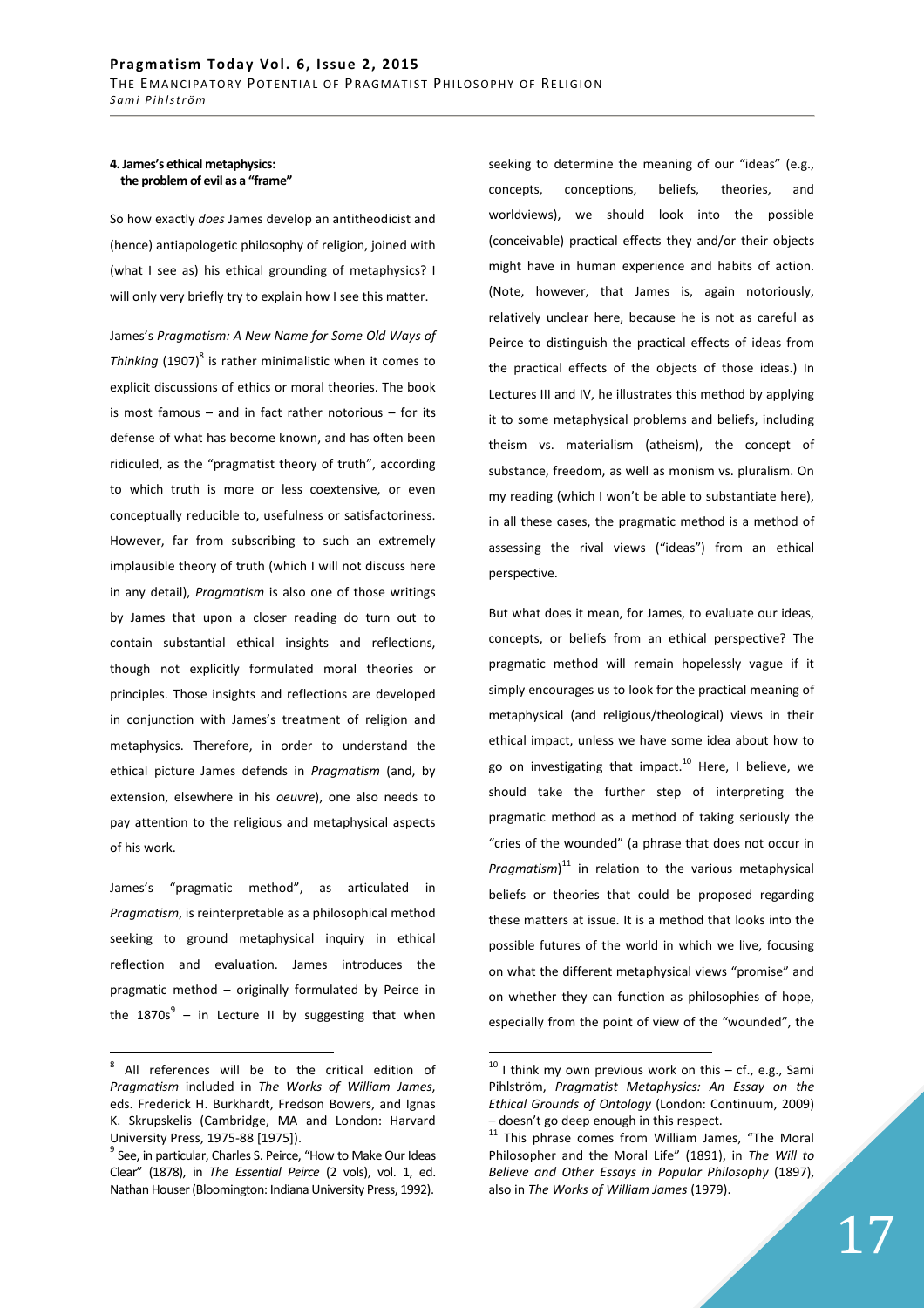sufferers or the victims of evil. This is a profoundly ethical undertaking. Far from maintaining that our metaphysical problems ought to be solved first – or that we could simply get rid of them – in order to turn to ethical problems later, James is suggesting that we should begin our metaphysical inquiries from the ethical examination of the practical relevance of the rival metaphysical ideas that have been or can be proposed, and that this ethical examination can only take place if we focus on how "the wounded" would respond to this or that world-picture being true.

This discussion of what I call the ethical grounds of metaphysics (and, more generally, the metaphysics– ethics entanglement) in *Pragmatism* ought to be placed in a context of a more generally ethically oriented reflection on issues of fundamental human importance, especially evil and death. As both the opening and the closing of *Pragmatism* indicate, James is deeply conscious of the significance of the problem of evil, and he is strongly opposed to any philosophical and theological attempts (e.g., theodicies) to explain evil away or to justify its existence. This is another example of Jamesian pragmatist metaphysics ultimately grounded in ethics. The metaphysical controversy between monism and pluralism, in particular (addressed in Lecture IV), invokes the problem of evil. James offers an ethical argument against monism and in favor of pluralism by pointing out that the former, unlike the latter, leads to an irresolvable theodicy problem.

Moreover, the problem of evil is not merely an example by means of which we may illustrate the Jamesian pragmatic method. Much more importantly, it offers, as already suggested above, a frame for the entire project of *Pragmatism* (and for James's pragmatism more generally). The problem of evil provides an ethical motivation for exploring, pragmatically, metaphysical issues that ultimately need to be linked with ethics. This exploration takes place in a world in which theodicies are no longer possible (if they ever were). No theodicist consolation is an option, James argues, for an ethically serious thinker. What we may call Jamesian antitheodicism is therefore a crucial element of his pragmatic method (framed by the problem of evil).

*Pragmatism* as a whole, then, is a profoundly ethical work – or so I am willing to argue. It does not contain any theory of ethics, and arguably James is opposed to the very idea of a single correct ethical theory.<sup>12</sup> But it does maintain that philosophical issues, whenever they are pragmatically investigated, can only be adequately explored in an irreducibly ethical context. For James, unlike the scientifically (and politically) progressivist meliorist pragmatist Dewey (and most other pragmatists), ethics is primarily an *existential* matter inseparably tied up with death, evil, and our general human finitude and vulnerability – and, therefore, with religious and metaphysical concerns about the ultimate nature of reality. In this respect, James is significantly closer to thinkers like Soren Kierkegaard, Ludwig Wittgenstein, and Jean-Paul Sartre than to his fellow pragmatists like Dewey (or even Peirce). Ethics in general, and evil in particular – as a frame of ethics, as urging us into adopting the moral perspective, as "hurting us into morality", to borrow a phrase from Avishai Margalit<sup>13</sup> – is a compelling issue for the "sick" soul" rather than the "healthy-minded" (even though this terminology, again, is not used in *Pragmatism*).<sup>14</sup> In other words, to adopt a truly ethical attitude to the cries of the wounded is to embrace a fundamentally *melancholic* view of the world.

See, for an excellent argument to this effect, Sergio Franzese, *The Ethics of Energy: William James's Moral Philosophy in Focus* (Frankfurt: Ontos, 2008).

<sup>13</sup> See Avishai Margalit, *The Ethics of Memory* (Cambridge, MA and London: Harvard University Press, 2002).

 $14$  For James's views on the "sick soul", see the relevant chapters of his *The Varieties of Religious Experience* (1902), also included in *The Works of William James* (1985). My references are to the New American Library edition (1958).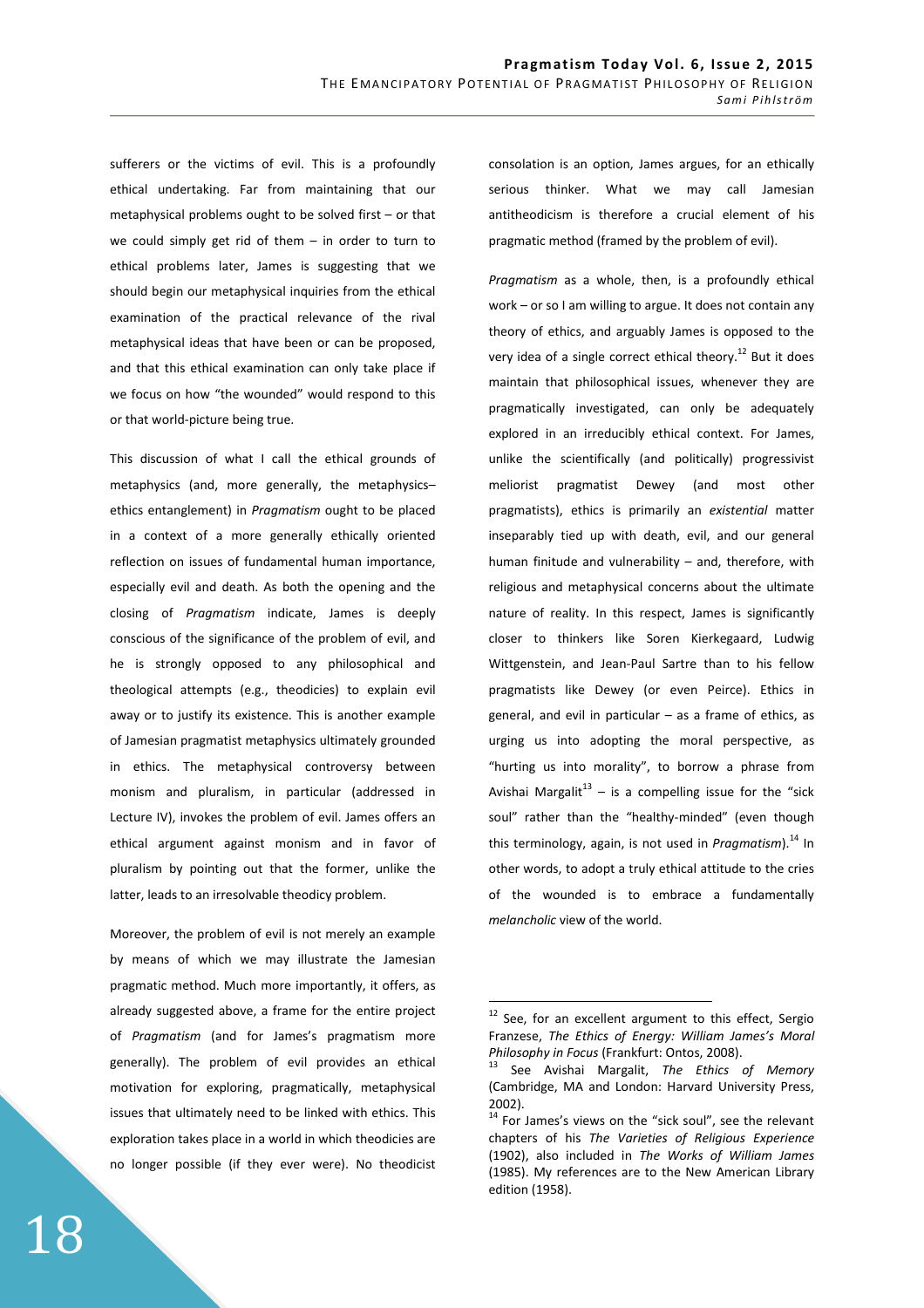#### **5. Conclusion**

In *The Varieties of Religious Experience*, James tells us that the sick souls are those who, in contrast to the "healthy-minded", maintain that "the evil aspects of our life are of its very essence, and that the world's meaning most comes home to us when we lay them most to heart" (VRE 114). The sick souls, then, are those "who cannot so swiftly throw off the burden of the consciousness of evil, but are congenitally fated to suffer from its presence" (VRE 116). Reflecting on the reality of evil and suffering, we may become "melancholy metaphysicians" (VRE 121), acknowledging human helplessness and sadness even when life seems happy and easy. James concludes, as we saw, that "[t]he completest religions would [...] seem to be those in which the pessimistic elements are best developed" that is, "religions of deliverance", according to which one has to "die to an unreal life" in order to be "born into the real life" (VRE 139). It is, in brief, the sick soul whose investigations of ethics, metaphysics, and philosophy of religion are "framed" by the problem of evil. It is also, one might argue, the sick soul whose approach to these fundamental issues is truly emancipatory. The sick soul perceives the futility of offering a theoretical resolution to the problem of evil.

The concept of the sick soul is, for James, a concept to be employed in the psychological and philosophical description and explanation of certain kind of religious attitudes and ways of living and thinking. However, given the close relation between religion and ethics in James, this concept can, I believe, be used in ethical contexts bracketing the actual religious aspects of, say, conversion. We may say that the sick soul takes ethically seriously the evil and suffering around her/him in the world even if s/he never experiences this as a *religious* problem. The sick soul, then, acknowledges that (as James puts it toward the end of *Pragmatism*) "something permanently drastic and bitter" (P 141) may always be in store for us, however successfully we fight against evil and suffering.

Does one actually have to *be* a sick soul in the Jamesian sense in order to be able to be ethical at all? Well, I think the answer is no, in a sense roughly comparable to the sense in which you – returning to the realism issue for a moment – do not have to be a transcendental idealist (in a Kantian context) in order to have objective experiences, even if you do have to be a transcendental idealist (according to Kant) in order to be able to philosophically account for the possibility of objective experience. Thus, we may reconstruct the Jamesian argument as maintaining that you must be a sick soul in order to be able to account for the possibility of ethics. The problem we have been dealing with throughout this paper is (in non-Jamesian terms) transcendental rather than empirical, and insofar as pragmatist philosophers of religion like Slater fail to recognize this, they cut the emancipatory and more generally human potential of pragmatist inquiry into religion. The concept of the sick soul, like antitheodicism, is *constitutive of the possibility of the ethical*, not for anyone's actually being, or failing to be, ethical.

Insofar as we detach the notion of the sick soul from its immediate context in the psychology of religion, we may say that James writes in an intellectual and spiritual setting comparable to the one occupied by Richard Bernstein, Susan Neiman, and some other contemporary philosophical and political theorists of evil, a context in which evil is a challenge to our attempt to find life meaningful at all – a setting *very* different from the theoretical context typical of mainstream evidentalist and theodicist philosophers of religion.<sup>15</sup> Acknowledging

<sup>15</sup> See, e.g., Richard Bernstein, *Radical Evil: A Philosophical Interrogation* (Cambridge: Polity Press, 2002); Susan Neiman, *Evil in Modern Thought: An Alternative History of Philosophy* (Princeton, NJ: Princeton University Press, 2004); for a mainstream attempt at a theodicist argument in philosophy of religion, see Peter van Inwagen, *The Problem of Evil* (Oxford: Clarendon Press, 2006). I criticize van Inwagen from a perspective largely indebted to (though not identical with) Bernstein's and Neiman's in Sami Pihlström, *Taking Evil Seriously* (Basingstoke: Palgrave Pivot, 2014; for a discussion of James and the sick soul in that book, see chapter 2).